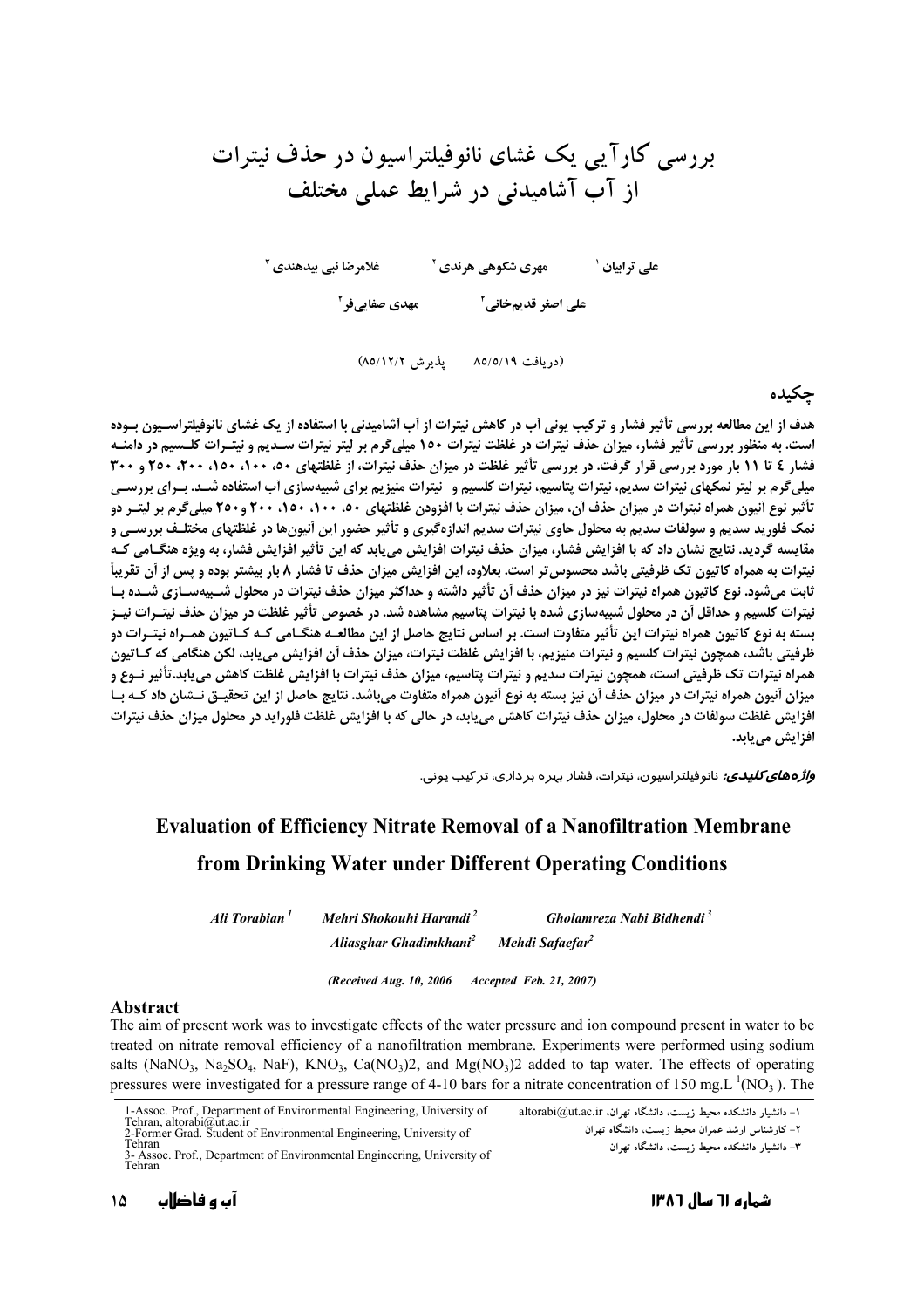effects of concentration levels were studied for the levels 50, 100, 150, 200, 250 and 300 mg.  $L^{-1}(NO_3)$ . Finally, the effects of anions were investigated for concentration levels of 50, 100, 150, 200 and 250 mg.L<sup>-1</sup> of F and SO4<sub>2</sub>. The results showed that nitrate removal increased with increasing pressure by up to 8 bars beyond which removal goes steady. Increased nitrate salt concentrations in monovalent salts led to reduced nitrate removal but in divalent salts led to increased nitrate removal. The effect of associated cation on nitrate removal was observed to be higher in the case of NaNO<sub>3</sub> compared to  $KNO_3$ . It was further observed that increasing sulfate ion concentrations reduced nitrate removal while increasing fluoride levels increased nitrate removal.

#### **Keywords:** Nanofiltration, Nitrate, Operating Pressure, Ion Compound.

مکانیـسم غربـالگرى بـوده ضـمن آنکـه بـه دلیـل بـاردار بـودن ایـن غشاءها، واکنش های بین غشاء و محلول نیز نقش به سـزایی در ایـن جداسازي دارند. اين واكـنش،هـا بـستگي بـه خـواص محلـول مـورد تبصفیه و سیاختار غیشاء دارد. از آنجیایی کپه غیشاءهای مختلیف تجاري، خواص مختلفې داشته و از طرف ديگر اطلاعات دقيقي در خبصوص بساختار و خبواص فیزیکبی- شبیمیایی این غیشاءها در دسترس نیست. لذا انجام مطالعات آزمایشگاهی هنوز مناسبترین روش به منظور شناخت نحوه عملکرد این غشاءهاست [۱۱-۱۴].

### ۲- مواد و روشها

اين مطالعه با استفاده از يـك پـايلوت نانوفيلتراسـيون بـا بازگـشت كامل ٰ انجام شده است؛ بـدين صـورت كـه خروجـي از غـشاء و آب باقیمانده هر دو به منبع اولیه بازگشت داده شدند تا هیچگونه تغییـری در خوراک داده نشود. شکل ۱، شماتیکی از این پایلوت را نـشان مى دهد.

مدول نانوفیلتر با یک نـوِع غـشاء مـارپیچی حلزونـی بـا انـدازه استاندارد (٢٥۴٠) مجهز شد. خصوصیات این غشاء در جدول ١ آورده شده است. به منظور انجام این آزمایش ها از نمکهـای نیتـرات سديم، نيترات پتاسيم، نيترات كلسيم و نيترات منيزيم و سولفــات

<sup>1</sup>Total Recycling



١- مخزن؛ ٢- پمپ تغذيه؛ ٣- مدول نانوفيلتراسيون؛ ۴- شير تنظيم فشار؛ ٥- جريان پرميت؛ ۶- جريان تغليظ شده؛ D: دبی سنج: P: فشار سنج:T: گرم کن و سنسور حرارتی

اولین کاربردهای نانوفیلتراسیون به نیمه دوم دهه هشتاد میلادی بر میگردد [۱و۲]. از همان ابتدا، صنعت تصفیه آب یکی از مهـمتـرین عرصههای استفاده از نانوفیلتراسیون بوده است. از جمله کاربردهـای وسیع آن میتوان به استفاده از آن در فرآیند نرمسـازی اشـاره کـرد. کما اینکه هنوز نیـز گـاهی بـه آنهـا "غـشاءهای سـختی زدا " اطـلاق می شود [۳و۴]. با این وجود، مطالعـات حـاکی از آن اسـت کـه ایـن غشاءها در حـذف مـواد آلـی طبیعـی و رنـگ از آب نیـز عملکـرد مناسبی دارند [۵ و ۶]. توانایی توأمان در حذف مواد آلی و غیر آلـی به همراه حذف سختی در یک مرحله باعث شده که بتوان یک واحید غشایی را جـایگزین بخـشهای متعـددی از پروسـههـای تـصفیه آب نمود. این امر منجر به تمایل کمپـانی هـای تـصفیه آب بـه تحقیقـات بیشتر در این زمینه و علاقهمندی به سـرمایه گـذاری در ایـن بخـش گردید که بـه دنبـال آن کاربردهـای جدیـدی از جملـه گنـدزدایی بـه واسطه حذف ويروس ها، حذف آفت كشها و ساير ريز آلاينـده هـا و حذف آرسنيک نيز بافته شد [٧-١٠].

۱ – مقدمه

امروزه تحقیقـات عمـدتاً بـر روی آگــاهی از مکانیــسم عبـور ترکیبات مختلف از غشاءها و بر رسبی کاربر دهبای جدیید از جملیه حذف یون های تک ظرفیتی متمرکز میباشد.

غشاءهاى نانوفيلتراسيون بين اسمز معكوس و اولترافيلتراسيون قـرار دارد، بـه عبـارت ديگـر جداسـازي در ايـن غـشاءها بـر يايـه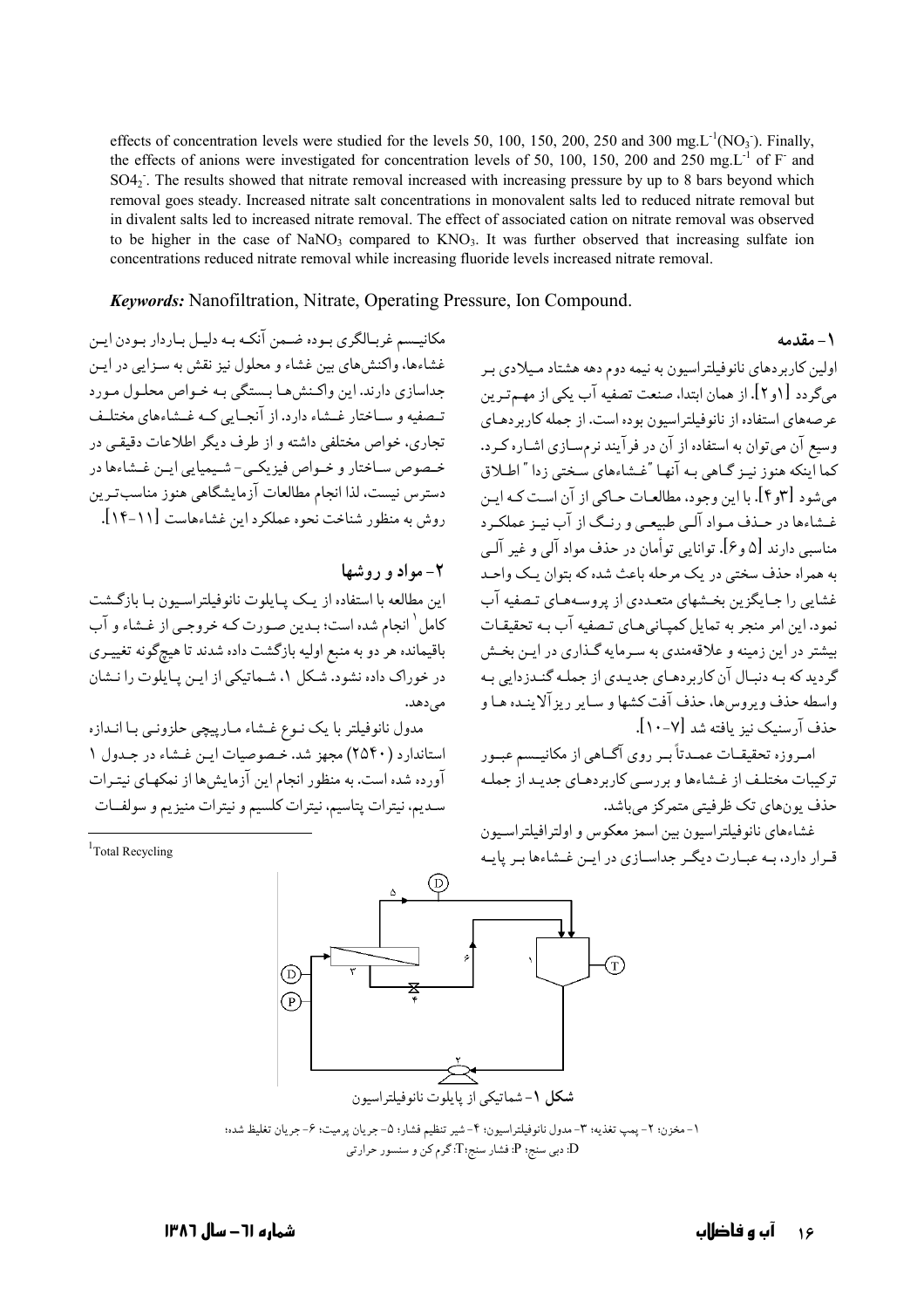سدیم و فلورید سدیم برای شبیهسازی آب استفاده شد.

به منظور بررسی تـأثیر فـشار و نـوع کـاتیون همـراه نیتـرات در میزان حذف آن با استفاده از نمکهای نیترات سدیم، نیترات پتاسیم و نیترات کلسیم در غلظت نیترات ۱۵۰ میلیگرم بر لیتر میزان حـذف نیترات در دامنه فشار ۴ تا ۱۱ بار اندازهگیری شد. لازم به ذکر است دامنــه فــشار، بــر اســاس دامنــه فــشار متــداول در بهــرهبـرداري از غشاءهاي نانوفيلتر انتخاب شد.

به منظور بررسی تأثیر غلظت بر میزان حذف نیترات عـلاوه بـر نمکهای فوق از نمک نیترات منیـزیم نیـز بـرای شـبیهسـازی آب بـا غلظتهای نیترات ۵۰، ۱۰۰، ۱۵۰، ۲۰۰، ۲۵۰ و ۳۰۰ میلیگرم بـر لیتر استفاده شد و میزان حذف در غلظتهای مختلف و در فشار ۸بار مورد بررسی قرار گرفت. سـرانجام بـه منظـور بررسـی تـأثیر نـوع و میزان آنیون همراه نیترات در میزان حذف آن، بـا افـزودن غلظتهـای ۵۰، ۱۰۰، ۱۵۰، ۲۰۰ و ۲۵۰ میلیگرم بر لیتر فلوراید و سولفات به آب شبیهسازی شده با غلظت نیترات ۴۰۰ میلیگرم بر لیتر ، میزان حـذف نیتـرات در فـشار ٨ بـار و در غلظتهـای مختلـف ایـن آنیونها اندازهگیری و مورد مقایسه واقع شد. غلظتهای به کار گرفتـه .<br>شده در این مطالعه بر اساس محدوده غلطتهای این یون&ا در آبهـای طبيعي انتخاب شدند.

کلیــه آزمــایش هــا در pH= ۶/۷±۰/۲ و دمــای ۲۰ درجــه سانتي گراد و دبي جريان ورودي ٧٨٠ ليتـر بـر سـاعت انجـام شـد. جهت انجام كليه آزمايش ها از دستورالعمل هاى موجود در كتـاب روشهای استاندارد استفاده گردید.

به منظور محاسبه میزان حذف نیترات توسط نـانوفیلتر از رابطـه زیر استفاده شده است

$$
R(\%) = [1 - (C_p / C_o)] * 100
$$
 (1)

که در آن:

شانگر درصد حذف  $\langle \, C_{\rm p} \, \rangle$  و  $\,$ ۰ به ترتیب نـشانگر غلظـت، R نیترات در پرمیت و در آب ورودی می باشد.

۳-نتايج و بحث ٣-١- تأثير فشار بر ميزان حذف نيترات همانگونه که در شکل۲ ملاحظه میگردد، میـزان حـذف نیتـرات بـا افزایش فشار، افزایش مـی یابـد. مقـدار ایـن افـزایش در فـشارهای کمتر، بیشتر بوده و به تدریج کاهش مییابد.

این پدیده را برخی از محققان مورد بررسی قرار دادهانـد و دلیـل آن را افزایش پلاریزاسیون با افزایش فشار دانستهانـد [۱۶و۱۶]. لکن در موارد فوق غلظتهای بسیار بالای نمک مـورد اسـتفاده قـرار گرفته و لذا تفاوت قابل ملاحظه ای بین میزان نفوذپذیری غشاء در برابر آب خـالص و آب سـاخته شـده ملاحظـه شـد (منحنـى شـار از حالـت خطـى خـارج شـده اسـت) كـه ايـن امـر بـه دليـل پديـده پلاریزاسیون غلظتی و مقاومتی که در برابر محلول ایجاد مبی نمایـد. كاملاً" قابل توجيه است. ولي در اين مطالعه فلاكس عبوري آب بـا افزايش فشار به صورت تقريباً خطي افزايش يافتـه اسـت (شـكل٣) که نشان دهنده ناچیز بودن پلاریزاسیون غلظتی است. حالت اخیر با مطالعات زو و لبرون<sup>٬</sup> و یـاوگم<sup>۳</sup> و همکـاران همـاهنگی دارد [۱۳ و  $\sqrt{11}$ 

در این مورد میتوان گفت که کاتیونهای $\mathrm{Na}^+$ شعاع یونی بسیار کوچک و بالطبع انرژی هیدراتاسیون اندکی دارنـد و لـذا مـیتواننـد وارد حفرههای غشاء گردند که مقداری از آنها درون حفرههای غشاء باقي مي،انند (نيروهاي سطحي غشاء). در اين حالت، جذب سطحي ذرات بر روی سطح غشاء به نیروهای موجود بین آنهـا بـستگی دارد که در این میان نیروهای الکترواستاتیکی و واندروالس نقـش مهمـی را ایفاء می نمایند. از طرف دیگر غشاءهای NF در pH انتخاب شده برای این آزمایشها دارای بار منفی هستند که این امـر نیـز خـود بـه جذب بيشتر اين كاتيونها در داخل حفرهها و دفع يونهـاي نيتـرات کمک می:ماید. با افزایش فشار، نیروهای سطحیّ ثابت مـیماننـد و لذا ميزان عبور يونهاي  $\mathrm{Na}^+$ و به دنبال آن  $\mathrm{NO_3}^{-}$  (به منظور تعـادل الكتريكي محلول) تغيير قابل ملاحظه اي نمي كنـد ولـي چـون شـار حلَّال (آب) افزایش یافته، در نهایت میزان پس دهی محلـول بیـشتر شده است.

 $2 \times$  Xu and Lebrun

 $3$  Paugam

1 Retention

| <b>جدول ۱</b> – خصوصیات غشاء نانوفیلتراسیور |  |
|---------------------------------------------|--|
|---------------------------------------------|--|

| غشاء نازک مرکب پلی آمیدی | نوع غشاء                             |
|--------------------------|--------------------------------------|
| ۴۵درجه سانتيگراد         | حداکثر دمای بهره برداری              |
| ۴۰ ما,                   | حداكثر فشار بهره برداري              |
| $r_{-1}$ .               | دامنه $\rm pH$ در بهره برداری پیوسته |
| ۲/۶ مترمربع              | مساحت فعال                           |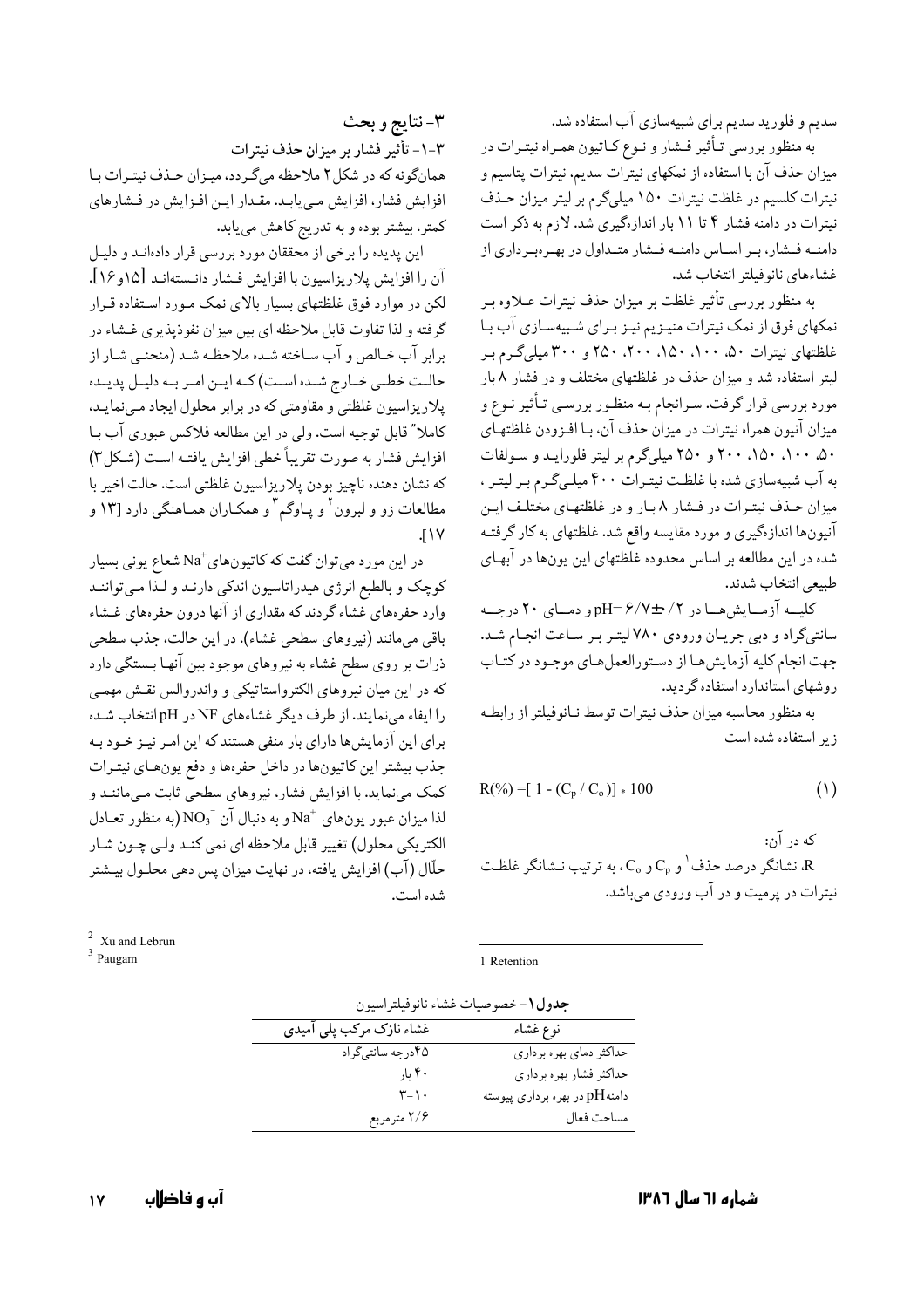هنگامی که این فشار از حـدی بیـشتر شـود، شـار حلّـال، خـود مي تواند موجب كنده شدن كاتيون هاي جذب شده در حفره هـا گـردد و آنها را با خود به طرف خروجی ببرد که به دنبـال آنهـا نيتـرات نيـز خواهد رفت. لذا همانگونه که مشاهده می شود در ابتدا افزایش فشار تأثیر زیـادی در میـزان پـس دهـی دارد و سـیس ایـن تـأثیر کـاهش می یابد.

در حالتي كه كاتيون همراه نيترات دوظرفيتـي است (شكل ۴) میزان حذف نیتـرات در کلیـه فـشارها بـالا بـوده و چنـدان متـأثر از تغییرات فشار نیست. دلیل این امر این است که پس دهبی کباتیون همراه نیترات در این حالت به دلیل بار و انـدازه بزرگـی کـه دارد، عمدتاً به واسطه غربالگرى صورت گرفته و گرچه بـا افـزايش فـشار افزايش مي يابد، لكن در كليه فشارها بالا بوده و تأثير فـشار چنـدان به چشم نمی آید.

متفاوت است. همانگونه کـه در شـکلهای ۵ و ۶ مـشاهده مـی گـردد، هنگامی که در محلول، نمکهای تـک ظرفیتـی نیتـرات غالـب باشـد. ميزان حذف نيترات با افزايش غلظت آن كاهش مي يابد. اين يديـده در غشاءهای باردار رخ داده و پدیده سپر شـدن نامیـده مـیشـود. در اينجا افزايش غلظت نيترات با افزايش غلظت كاتيون تك ظرفيتبي همراه می باشد. هنگامی که مقدار این کاتیون افزایش می یابد، میـزان جذب آن بر روی غشاء نیز بیشتر گردیده و میزان دافعه بین نیتـرات و سایتهای منفی غشاء را کاهش می دهد. در واقع افـزایش غلظـت كاتيون تك ظرفيتي، موجب افزايش تشكيل لايـه كـاتيوني بـر روى سطح غشاء گرديده و بـار مـؤثر آن راكـاهش مـىدهـد و لـذا عبـور یونهای نیترات از حفرات غشاء آسان تر شـده و میـزان پـس دهـی كاهش مي يابد. نتايج اين تحقيق با نتايج مشاهده شده توسط پـاوگم و همکاران و سانتافه مورس <sup>۱</sup> و همکاران همخوانی دارد [۱۳ و ۱۴].

 $\frac{1}{2}$  Santafé-Morose

٣-٢- تأثير غلظت بر ميزان حذف نيترات همانگونه که در شکلهای ۵ تــا ۸ ملاحظـه مــ گـر دد تـأثـر افـزایش غلظت نیتـرات بـر میـزان حـذف آن، بـسته بـه ترکیـب یـونی آب،



شکل ۲- تأثیر فشار در میزان حذف نیترات با محلول نیترات سدیم با غلظت نیترات ۱۵۰ میلیگرم بر لیتر



شماره ٦١ – سال ١٣٨٦

آں و فاضااں 18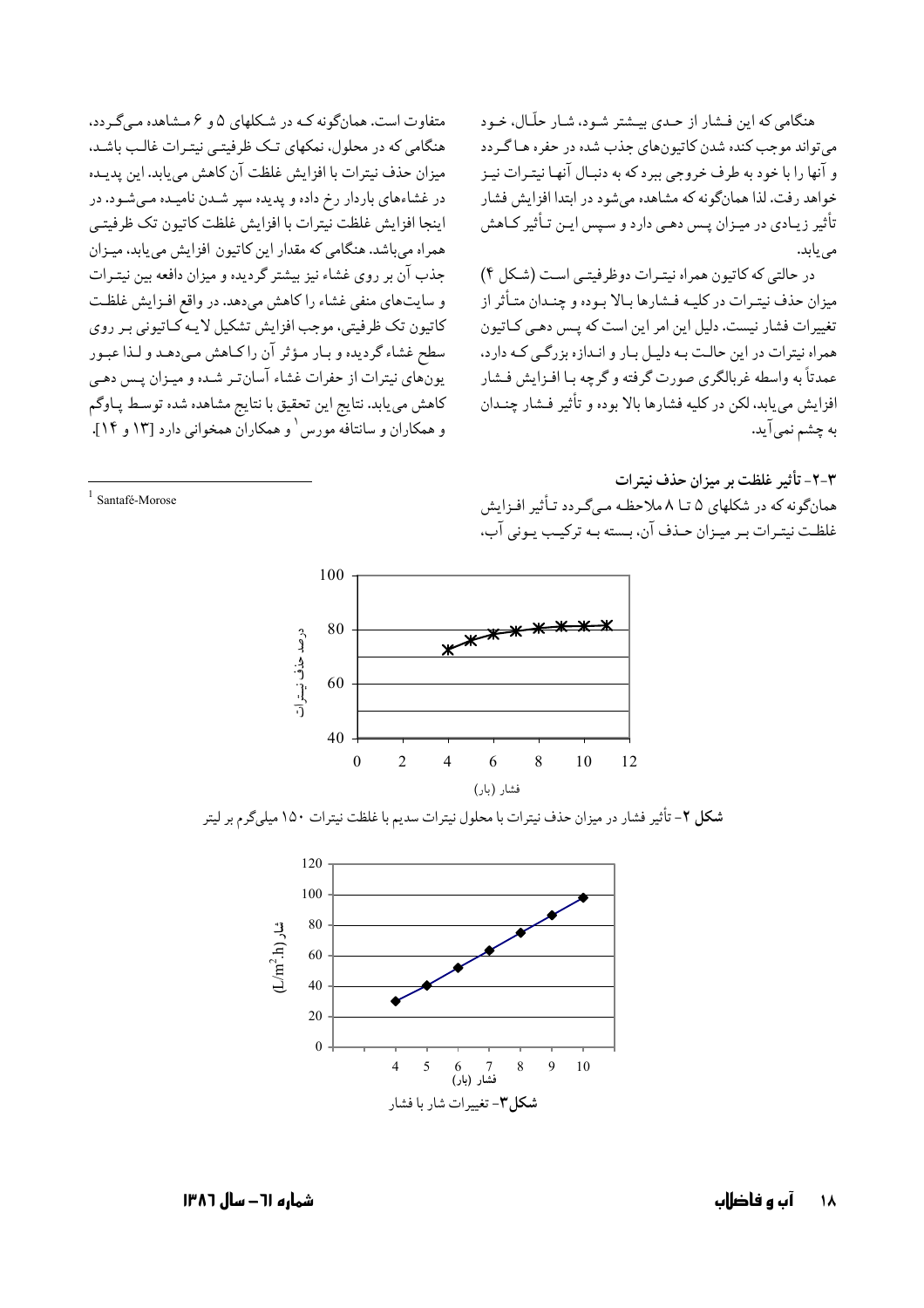

شکل ۴- تأثیر فشار در میزان حذف نیترات با محلول نیترات کلسیم با غلظت ۱۵۰ میلیگرم بر لیتر



شکل ۵- تأثیر غلظت در میزان حذف نیترات با محلول نیترات سدیم در فشار بهره برداری ۸ بار

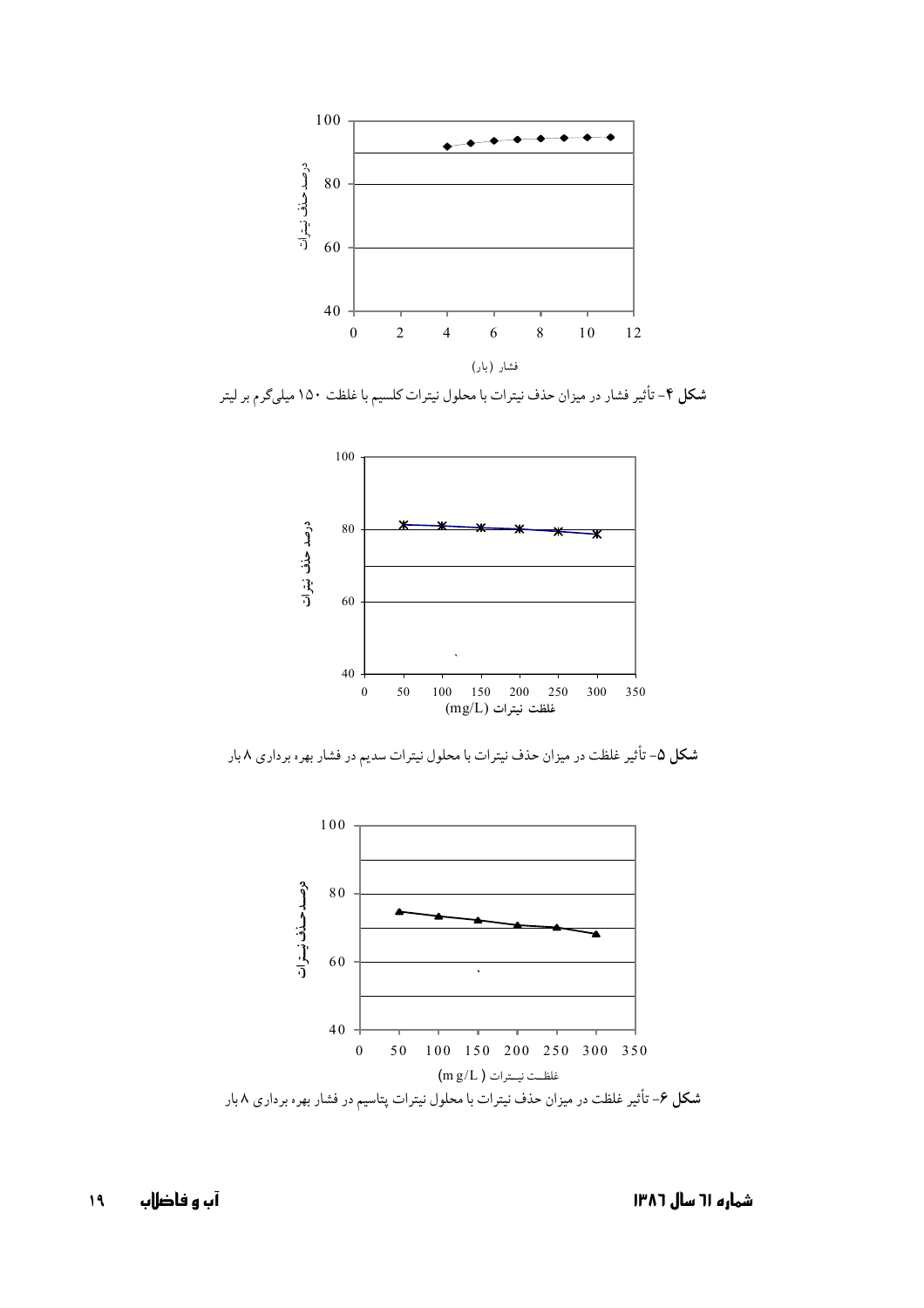

 $(mg/L)$  غلظت نيترات شکل ۸- تأثیر غلظت در میزان حذف نیترات با محلول نیترات منیز یم در فشار بهره برداری ۸ بار

میزان حذف رخ میدهد. علت این امر را می توان با توجـه بـه میـزان نفوذيذيري اين كاتيونها توجيه نمود. هـر قـدر ميـزان نفوذيـذيري یونی کمتر باشد قدرت حذف غشاء بیشتر است. در حالت اخیر که با كـاتيونهـاي كلـسيم، سـديم و پتاسـيم سـر و كـار داريــم ميــزان نفوذپذیری این کاتیونها بـه ترتیـب برابـر (1°10°10) ۰/ ۷۱۸ . (10°m<sup>2</sup>.s<sup>-1</sup>) ۱/۳۳۳ و(10°m<sup>2</sup>.s<sup>-1</sup>) ۱/۹۵۷ مـی باشــد [۲۰]. بــه عبارت دیگر، میزان نفوذیذیری این کاتیونها به ترتیب از  $\mathrm{Ca}^{2+}$ به  $(K^+) \leq (Na^+) \leq (Ca^{2+})$ و  $K^+$  كاهش يافته و لذا ميزان حذف $Ca^{2+}$ بوده که به دنبال آن ترتیب حـذف یـون&ـای نیتـرات نیـز بـه همـین صورت خواهد بود. نتايج اين تحقيق با نتـايج مـشاهده شـده توسـط وانگ ٰ و همکاران و پاوگم و همکاران همخوانی دارد [۱۸ و ۲۰].

هنگامی که نیترات بـه صـورت نمکهـای دو ظرفیتـی در محلـول وجود دارد، همچون حالتی که در شکل ۷ و ۸ ملاحظه مے گے دد، بـا افزایش غلظت، میزان حذف افزایش می یابد. دلیل این امر را می توان بدین صورت توجیـه نمـود کـه بـا افـزایش غلظـت در ایـن حالت، در واقع میزان کاتیونهای دو ظرفیتی محلول بیشتر گردیـده و از آنجا که پونهای دو ظرفیتی، انرژی هیدراتاسیون بالایی دارنـد قادر به عبور از غشاء نبوده و لذا یونهای نیترات برای حفظ خنثـی بودن بار الکتریکی در سمت خـوراک، بـاقی مانـده و بـالطبع میـزان حذف آنها افزايش مي بايد [١٨و ١٩]. ٣-٣- تأثير نوع كاتيون همراه نيترات بر ميزان حذف نيترات همانگونه كه در شكل ۹ مشخص است ميزان حذف نيترات بـستگي به نوع کـاتيون همـراه نيتـرات دارد؛ بـه ايـن ترتيـب کـه در حـضور كاتيون كلسيم، حـداكثر ميـزان حـذف و در حـضور پتاسـيم، حـداقل

 $1$  Wang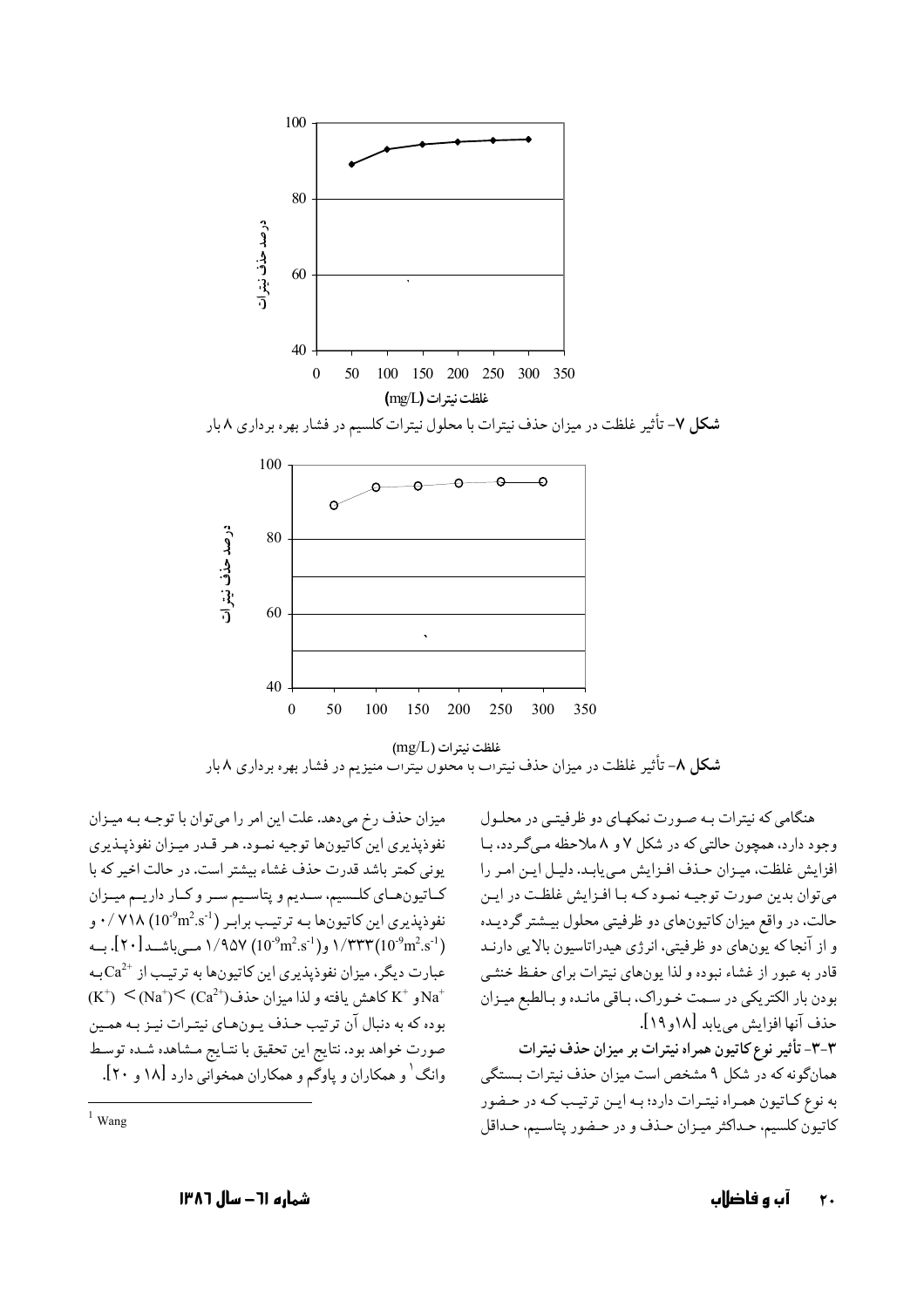۴-۳- تأثير نوع و غلظت آنيـون همـراه نيتـرات بـر ميـزان حـذف نيتر ات شکل ۱۰، تأثیر نوع و میزان آنیون همراه نیترات را بر میـزان حـذف آن نشان مے دھد.

همانگونه که ملاحظه مي شود با افزايش غلظت يون فلورايد در آب، ميزان حذف نيترات افزايش يافته و با افزايش سولفات، ميـزان حذف كاهش يافته است. دليل اين امر تفاوت شعاع يـوني و بـالطبع انرژی هیدراتاسیون این آنیونها میباشد. بـه عبـارتی در حـالتی کـه آنيون همراه نيترات فلورايـد مـىباشـد، شـعاع يـوني فلورايـد برابـر ۱۳۶/ ۰ نسانومتر [۲۱] اسـت کسه نسست بسه نیتسرات بسا شسعاع یونی۱۸۹/۰ نانومتر [۲۱] کمتر است. از اینرو، عبور ایـن آنیـون از غشاء نسبت به نیترات آسان تر بوده و یونهای نیتـرات بـرای حفـظ خنثي ماندن بار الكتريكي محلول در سمت غـشاء بـاقي مـي،ماننـد و میزان حذف آنها افزایش میbیابـد. لکـن در حـالتی کـه آنیـون همـراه

100 Ca(NO3)2 درصد حذف نيترات 80  $-$  NaNO3  $-KNOS$ 60 40 6  $\Omega$  $\overline{2}$  $\overline{4}$ 8  $10<sub>1</sub>$  $12$ فشار (بار)

 $.\mathsf{Irr}$ .

نیترات سولفات می باشد، عکس حالت فوق برقرار است. به عبـارت ديگر مقدار دفع يونهاي سولفات توسط غـشاء بـه دليـل بـار منفـي

زیبادی کبه دارنید بیسیار زیباد است و از طرف دیگیر انیرژی هیدراتاسیون آن(۱۱۳۸کیلو ژول بر مـول) از نیتـرات (۳۲۹ کیلـو

ژول بر مول) بیشتر بوده و عبور آنها سـخت تـر مـی گـردد [۲۱]. از اینرو، یونهای نیترات بـه منظـور آنکـه در دو طـرف غـشاء از نظـر

الکتریکی خنثی باقی بمانند بـه سـمت دیگـر غـشاء حرکـت کـر ده و

غلظت نيترات در خروجي افـزايش مـي يابـد. ايـن نتـايج بـا نتـايج

مشاهده شده توسط بانود' وكريگ ' و همكـاران مطابقـتّ دارد [۲۲

 $1$  Bannoud

 $2$  Krieg

شکل۹- تأثیر نوع کاتیون همراه نیترات در میزان حذف آن در غلظت نیترات ۱۵۰ میلیگرم بر لیتر



شکل ۱۰- تأثیر نوع آنیون همراه نیترات در میزان حذف آن در غلظت نیترات ۴۰۰ میلیگرم بر لیتر

 $\mathsf{r}_1$ آں و فاضلاں

شماره ا٦ سال ١٣٨٦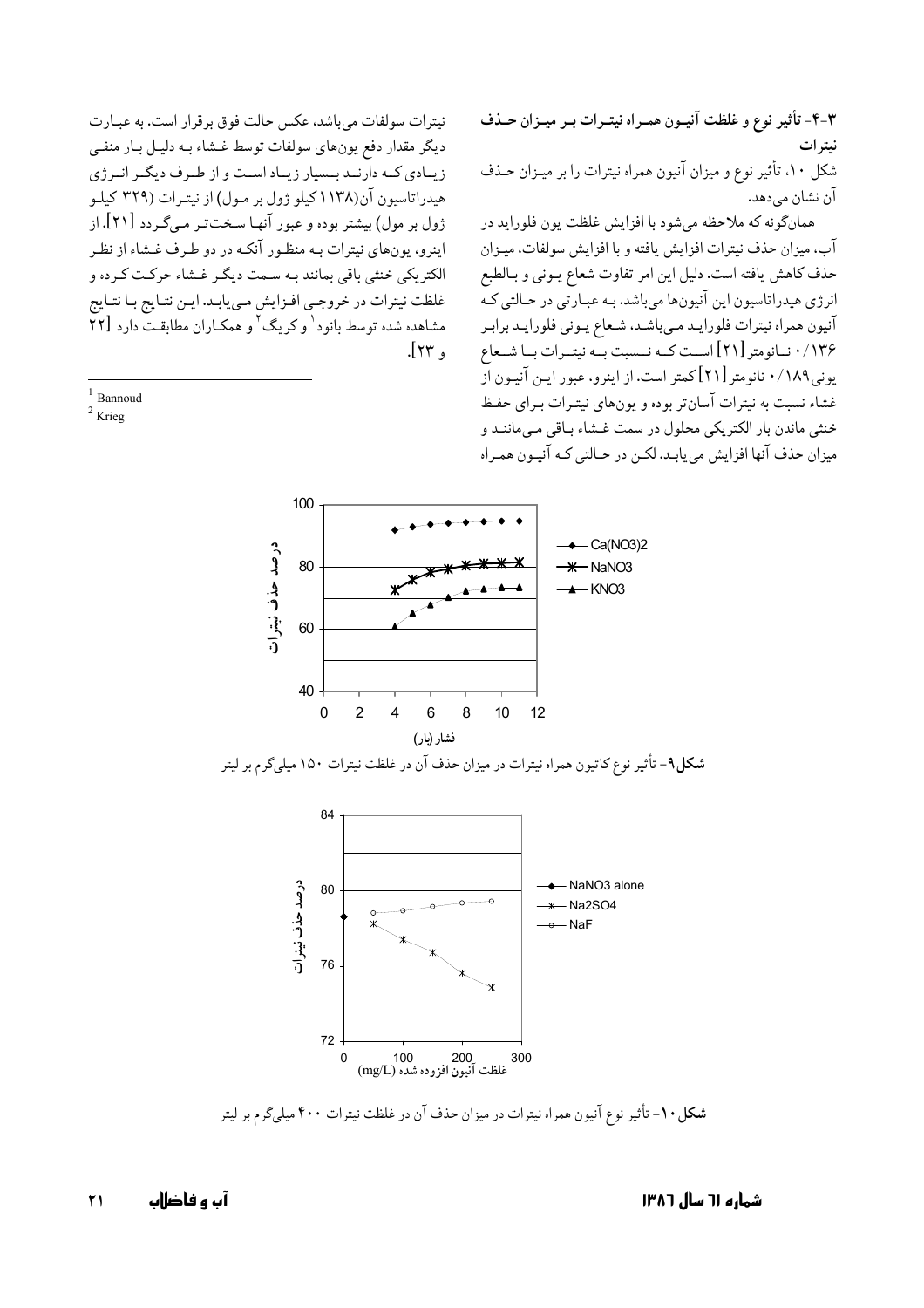نیترات، توسط غشاء پس زده می شوند و نیترات بیرای آنکـه از نظـر بار الکتریکی خنثی بماند به سمت دیگر غشاء می رود. در حالی که بـا افزایش غلظت فلوراید از آنجایی که انرژی هیدراتاسیون این آنیـون کمتر از نیترات است، به میزان بیشتری از غشاء عبور کرده و لـذا حذف نيترات بهتر صورت مي گيرد. ۴- نوع کاتیون همراه نیترات، بر میزان حذف آن تـأثیر داشـته و هر قدر كاتيون همراه انرژى هيدراتاسيون بالاترى داشته باشد بيشتر دفع شده و لذا به تبع آن حذف يـونهـاي نيتـرات نيـز بهتـر صـورت میگیرد. در اینجـا نیـز میـزان حـذف نیتـرات بـه ترتیـب از نیتـرات كلسيم به نيترات سديم و نيترات پتاسيم كاهش مي يابد. ۵- قدر دانی از معاونت یژوهشی دانشگاه تهران به خاطر حمایت مالی این تحقیق تشکر و قدردانی میگردد.

۴- نتيجه گير ي ١- با افزيش فشار، ميزان حذف نيترات افـزايش مـي يابـد. ايـن افزايش حذف در ابتدا بيشتر بوده و در فشارهاي بالاتر به تدریج کاهش می یابد.

۔<br>۲- تأثیر غلظت نیترات بر میزان حذف آن بـستگی بـه نـوع کاتیون همراه نیترات دارد. هنگامی که در محلول، نمکهبای تیک ظرفيتي نيترات غالب باشد، ميـزان حـذف نيتـرات بـا افـزايش غلظت آن کباهش می بابید و هنگیامی کبه نیتیرات بیه صورت نمکهای دو ظرفیتی در محلول باشد، بـا افـزایش غلظـت، میـزان حذف افزايش مي يابد.

۳- نوع آنیون همراه نیترات بر میزان حذف آن مـؤثر اسـت. با افزايش غلظت سولفات، ميزان حذف نيترات كاهش مي بابـد؛ چرا که به دلیل بار منفـی زیـاد و انـرژی هیدراتاسـیون بـالاتر از

۶- مراجع

1- Erikson, P. (1988). "Nanofiltration extends the range of membrane filtration." Environ. Prog., 7 (1),  $1 - 17$ .

2- Conlon, W. J., and McCellan, S. A. (1989). "Membrane softening: treatment process comes of age."  $J. AWWA, 81(11), 47-51.$ 

3- Fu, P., Ruiz, H., Thompson, K., and Spangenberg, C. (1994). "Selecting membranes for removing NOM and DBP precursures." J. AWWA, 86 (12), 55-72.

4- Duran, F. E., and Dunkelberger, G. W. (1995). "A comparison of membrane softening on 3 South Florida groundwaters." Desalination, 102 (1-3), 27-34.

5- Lo, T., and Sudak, R. G. (1992). "Removing water from a groundwater source." J. AWWA, 84 (1), 79-87

6- Berg, P., Hagmeyer, G., and Gimble, R. (1997). "Removal of pesticides and other micropollutants by nanofiltration." Desalination, 113 (2-3), 205-208.

7- Glucina, K., Alvarez, A., Turner, G., and Laine, J. M. (2000). "Assessment of an integrated membrane system for surface water treatment." *Desalination*, 132 (1-3), 73-82.

8- Boussahel, R., Bouland, S., Moussaoui, K. M., and Montiel, A. (2000). "Removal of pesticide residues in water using the nanofiltration process." *Desalination*, 132 (1-3), 205-209.

9- Kiso, Y., Nishimura, Y., and Kitao, T. (2000). "Rejection properties of non-phenylic pesticides with

nanofiltration membranes." J. Membr. Sci., 171, 229-237.

10- Oh, J. I., Urase, T., Kitawaki, H., Rahman, M. M., and Yamamoto, K. (2000). "Modeling of arsenic rejection considering affinity and steric hindrance effect in nanofiltration." Water Sci. Technol., 42 (3-4), 73-80.

11- Choi, S., Yun, Z., Hong, S., and Ahn, K. (2001). "The effect of co-existing ions and surface characteristics of nanomembranes on the removal of nitrate and fluoride." Desalination, 133 (1), 53-64

12- Kosutic, K., Novak, I, Sipos, L., and Kunst, B. (2004). "Removal of sulfate and other inorganics from potable water by nanofiltration membranes of characterized porosity." Separ. Purif. Technol., 37, 177-185.